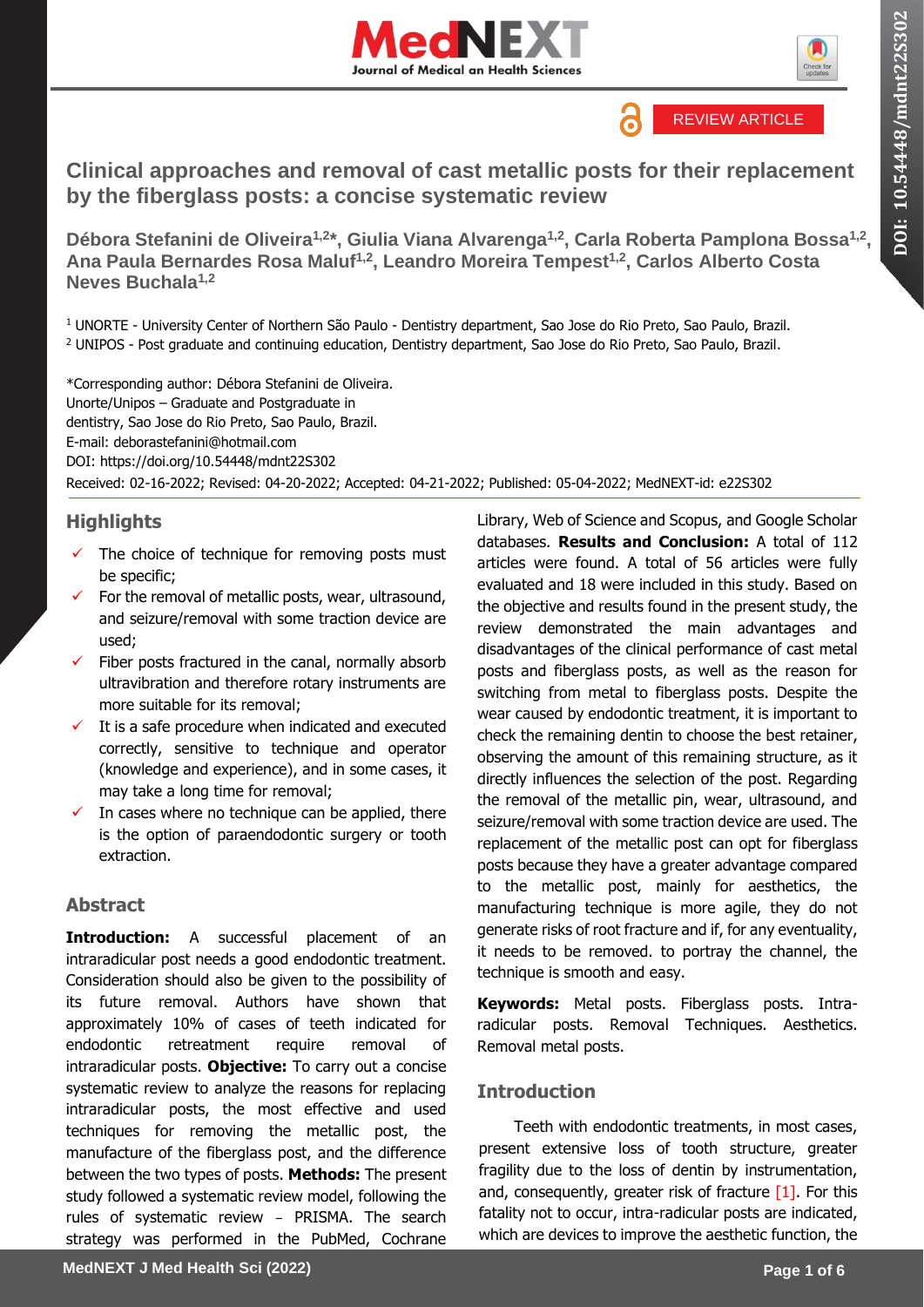retention of direct or indirect restorations, and promote greater resistance to fracture of the remnant, thus, it has gained importance in dental offices [2,3].

In this context, for the placement of an intraradicular post, a well-done endodontic treatment is needed, which does not present a periapical lesion and allows 4 mm of apical sealing  $[4]$ . The use of this mechanism leads to the probability of its removal at some point in life, mainly for endodontic retreatment, due to poorly performed root canal treatment, failed biomechanical preparation, and non-obturation and non-instrumentation of canals [5].

In this aspect, when an intraradicular post is used, the possibility of its future removal must also be taken into account, mainly due to periapical alterations of endodontic origin. Authors have shown that approximately 10% of cases of teeth indicated for endodontic retreatment require removal of intraradicular posts  $[6]$ . Paraendodontic surgery is an option for resolving periapical pathologies without removing the post and endodontic retreatment, which may have local and systemic contraindications and an unfavorable prognosis. The use of techniques that employ traction with different devices, wear with rotary instruments and ultrasonic vibration are choices with a good chance of success when choosing to remove the posts. Its success rate is linked to biological biocompatibility, dimensional stability, non-corrosive, radiopacity, and low cost [7].

In this scenario, the possibilities for endodontic retreatment are conventional and para-endodontic surgery, but it is better to choose conventional surgery, as it has shown higher success rates over the years than surgery and managed to eliminate intracanal contamination, which is the most common reason for infection  $\lceil 8 \rceil$ . This removal can also be for reasons of caries between post and tooth. To remove it can lead to possible risks of root fracture, due to 3 factors such as wide posts, thin root structure, and attempted removal at an angle opposite to its direction of incorporation. The biggest difficulties of this practice are the length, shape, type, and diameter of the post, the cement used, the capacity of the professional, and the resources available [9].

Besides, cast metal posts are widely used because they exhibit clinical success, correct adaptation, and high rigidity, however, they are not aesthetic and cause great stress on the remainder and thus possible fracture risks. As they present an intraradicular preparation with a greater amount of structural loss for its placement, it leads to a decrease in the resistance of the tooth. Devices and drills can be used to remove the molten metallic pin, its removal occurs for the same reasons

mentioned above. Its replacement can opt for fiberglass posts as they have a greater advantage compared to metallic posts, mainly due to aesthetics, the manufacturing technique is more agile, they do not generate risks of root fracture and if for any eventuality, it needs to be removed to retract the canal, the technique is smooth and easy [6,8].

Therefore, the present study aimed to carry out a concise systematic review to analyze the reasons for replacing intraradicular posts, the most effective techniques used to remove the metallic post, the manufacture of the fiberglass post, and the difference between the two types of posts.

### **Methods**

#### **Study Design**

The present study followed a systematic review model, following the rules of systematic review - PRISMA (Transparent reporting of systematic review and meta-analysis, access available in: http://www.prisma-statement.org/).

#### **Data Sources**

The search strategy was performed in the PubMed, Cochrane Library, Web of Science and Scopus, and Google Scholar databases. The present study was carried out from January to March 2022.

### **Descriptors (MeSH Terms)**

The main descriptors (MeSH Terms) used were "Metal posts. Fiberglass posts. Intra-radicular posts. Removal Techniques. Aesthetics". For greater specification, the description "Removal metal posts" for refinement was added during the searches, following the rules of the word PICOS (Patient; Intervention; Control; Outcomes; Study Design).

#### **Selection of studies and risk of bias in each study**

Two independent reviewers (1 and 2) performed research and study selection. Data extraction was performed by reviewer 1 and fully reviewed by reviewer 2. A third investigator decided some conflicting points and made the final decision to choose the articles. The quality of the studies was based on the GRADE instrument and the risk of bias was analyzed according to the Cochrane instrument.

# **Results and Discussion**

A total of 112 articles were found. Articles that presented low-quality scientific evidence according to GRADE, as well as articles that showed research biases,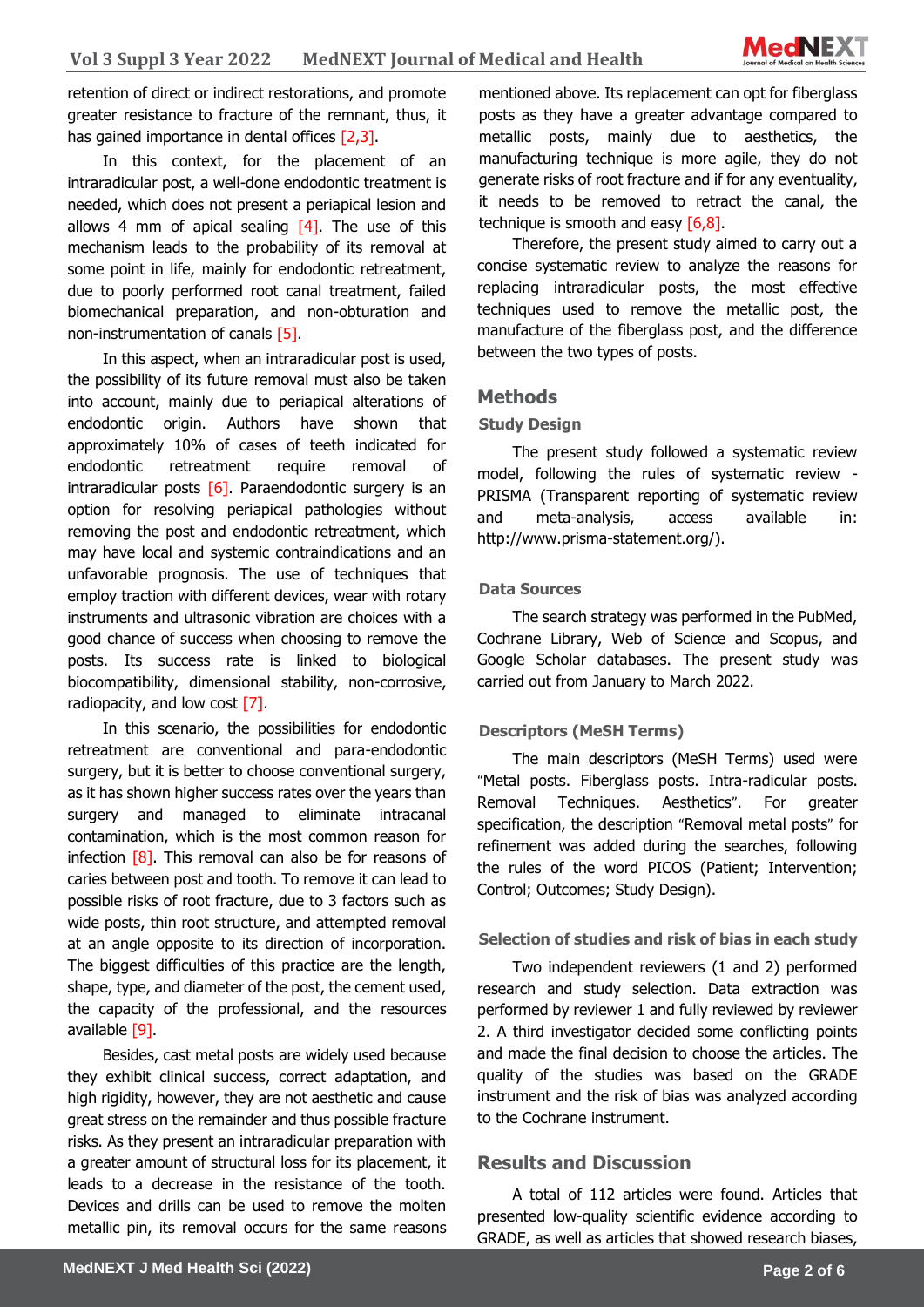

such as a low number of participants and dubious results were also excluded. A total of 56 articles were fully evaluated and 18 were included in this study (**Figure 1**).

**Figure 1.** Article selection (Systematic Review).



After analyzing the literary findings, it became clear that the main purpose of using posts or cores in endodontics is the replacement of lost tooth structure that facilitates the support and retention of the crown. The posts used in dentistry, whether metallic or fiberglass, are structures that support the retention of restorations. These are alternatives widely used by dentists and, in this way, the numerous researches in the area develop posts of different materials [10].

Thus, metallic posts are prefabricated or customized structures, which are cemented in endodontically treated teeth, in order to increase the retention of restorations. The more juxtaposed and fitted the pin, it will have greater stability. Metal posts have a high modulus of elasticity (more rigid).

**Main Indications of Metallic Posts [10]:**

Endodontically treated teeth, with significant loss of coronal structure (greater than 50%) and noble structures, such as marginal ridges and pulp chamber roof. The loss of these structures leads to an increase in the deflection of the cusps and remaining coronary structures leading to fracture;

- The posterior teeth receive forces in the vertical direction, eliminating the use of intra-radicular posts in adhesive restorations. However, when the coronary loss is very extensive, an indirect metal post should be indicated, to provide retention to prosthetic crowns;
- $\checkmark$  On the other hand, on the anterior teeth the forces impinge obliquely and horizontally. The intraradicular post dissipates forces along the coronal portion and root, preventing fracture;
- $\checkmark$  In teeth responsible for disocclusion quide such as canines, posts are recommended. Patients with parafunctional habits tend to use a lot of shear force, which contributes to the indication of the pin to dissipate stress.

**Contra-indications of the Metal Posts:**

- Dilacerated canals compromise the insertion of the pin at adequate depth;
- $\checkmark$  Very dilated canals that have little dentin on the root walls require the use of resin to reinforce the walls prior to the installation of the intracanal post;
- $\checkmark$  Number of clinical steps for application of the adhesive system (acid, primer and adhesive);

Prefabricated fiber posts reduce the incidence of root fractures compared to prefabricated metallic or conventional metallic posts. Fiber systems are cemented with adhesive systems, preferably dual or chemically activated adhesives.

**Main Advantages [11]:**

- $\checkmark$  Increases root strength;
- $\checkmark$  The modulus of elasticity is similar to that of dentin, presenting greater resistance to fatigue. Different from metallic posts, which can generate areas of stress concentration, which can cause, as a consequence, cracks and fractures in the dental structure;
- $\checkmark$  Less stress on the root structure;
- ✓ Lower risk of root fracture.

**Disadvantages:**

 $\checkmark$  Higher risk of marginal leakage at the toothrestoration interface [12].

## **Removal of Posts - Criteria**

According to some authors  $[4,6]$ , the teeth recommended for post removal are those endodontically treated with indication for reintervention. Those that are usually associated with apical lesions, which present signs and symptoms of inflammation, another criterion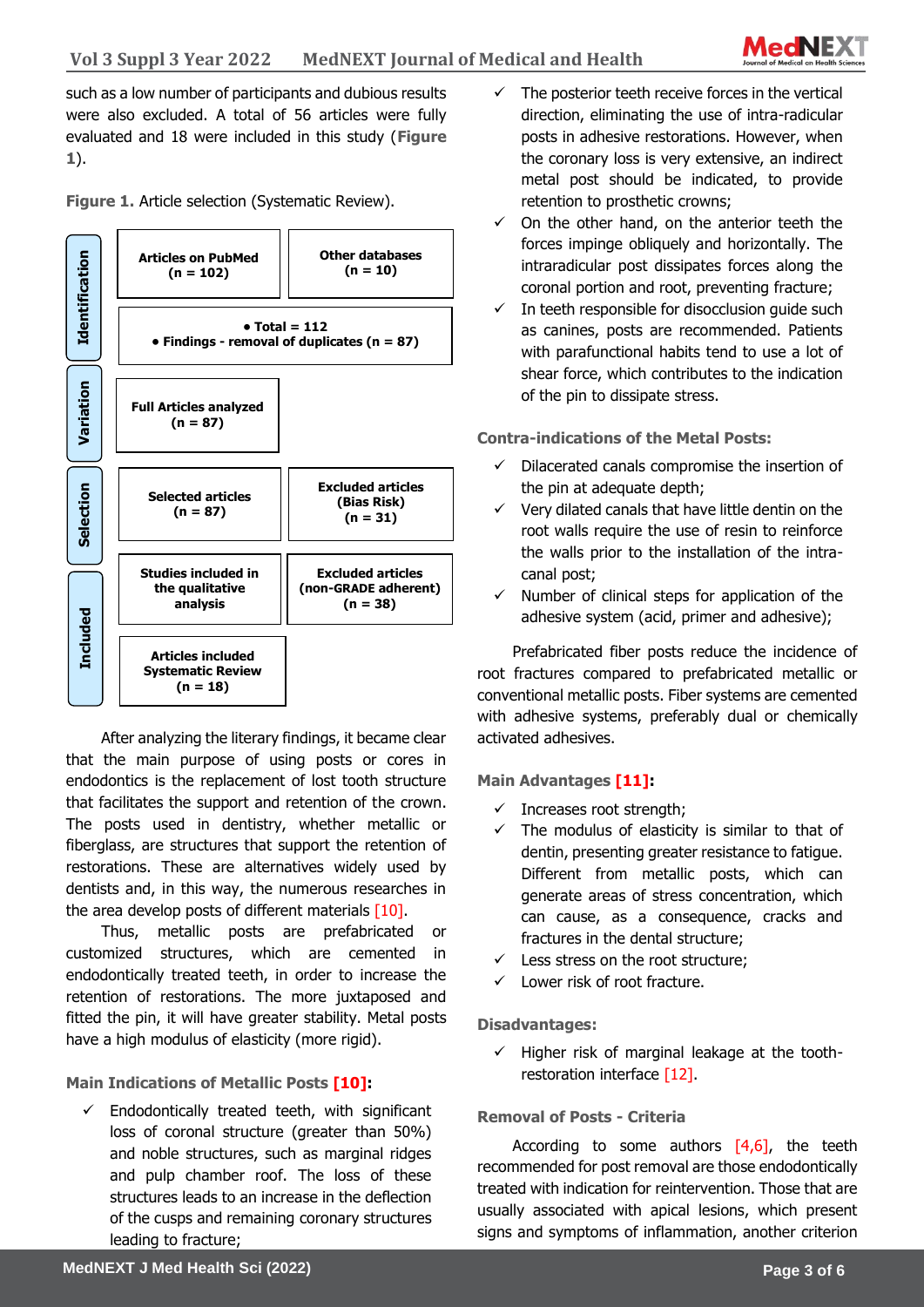

that influences the removal is the type of tooth, its location in the arch, accessibility and good visualization of the operative field, which are extremely important criteria [13].

Also, removal is associated with several variables in relation to the post, such as the type of post, cast or prefabricated, shape: conical or parallel (with parallels resisting 4.5 times more traction than conicals), surface smooth, serrated or rough, thin or voluminous volume (very voluminous ones, when they occupy more than two thirds of the length of the tooth and are well adapted, can generate risks during the removal attempt), short or long length  $[13]$ .

Regarding the material, the noble or non-noble alloy, titanium or reinforced fiber, regarding the cementing agent zinc phosphate, glass ionomer or resinbased types of cement, regarding the adaptation: well or poorly adapted to the thickness of the agent. cement used  $[14]$ .

Also, the posts that are more difficult to remove are those that are positioned along the axis of the channel in a parallel or slightly conical shape, voluminous, with rough surfaces, and which are cemented by a small line of a cementing agent. Generally, posts that are cemented with resin-based types of cement require more time to remove than those cemented with zinc phosphate and glass ionomer [14].

### **Removal Risks**

Removing posts should take into account the length and size of the root. Inadequate preparation for the placement of the post can cause the root walls to become thin and cracks to occur, or there is a risk of apical or lateral perforation when the diameter of the post is too large. Note the importance of anatomical knowledge of the root and radiographic evaluation to make the best planning and avoid damage to the root  $[15]$ .

According to Mesquita and Kunert (2006) [16], when the patient reports hearing a 'click', the fracture may have occurred at the time of removal of the pin. Visually around the fracture or fissure, there will be no blood or pigmentation around it. When the fracture occurred a few days earlier, there is a dark pigmentation of the dentin around the fracture.

#### **Removal Techniques**

In this scenario, there are several techniques and instruments for removing intraradicular posts, namely: rotary instruments, ultrasound equipment, metallic post extractors, and special grasping forceps. Each technique is used according to the type of post in question and its need for removal [6].

Besides, the association of techniques for removing intraradicular retainers has shown greater efficiency when compared to isolated techniques, promoting greater safety and predictability. The technique performed by ultrasound vibration facilitates the fragmentation of the existing cement between the post and the canal walls, facilitating the subsequent traction force removal technique that will be used  $[17]$ .

Still, some authors evaluated the isolated or associated application of wear and ultrasonic vibration on the remaining cement line or the coronal portion of the core, in the force exerted to remove the intracanal fused post in Nickel-Chromium cores, cemented with zinc phosphate. It was concluded that the associated form is better than the isolated form. Among the types of associated techniques, the one that presented the greatest effectiveness and safety was the use of wear, application of ultrasonic vibration in the cement line, and traction for the removal of the intraradicular post  $[18]$ .

Also, ultrasound promotes the breakage of the cement between the prosthesis and the tooth structure, but it can be used in association with a hammer with a guide or prosthesis bag to break the frictional retention of the preparations. Impact hammers are capable of displacing prosthesis artifacts through controlled movements in a direction of force and impact pressure of the guide hammer plunger, as they have tips with different adaptive curvatures for removal [18].

After removing the post, an adequate cleaning must be carried out, removing the cement remains and dirt with the use of passive ultrasonic irrigation. The integrity of the canal walls is observed and deviations or wear that may prevent the correct restoration of the tooth is made. It should be analyzed if there are any problems such as root perforations and/or vertical fracture lines of the root to indicate the most appropriate treatment, which may be endodontics, extraction, or replacement of the post  $[6]$ .

Besides, when the removal device is placed in contact with the dentin, it produces a tension in it that takes 24 hours to recover its normality, therefore, right after the removal of the post, it is not indicated to start an endodontic or prosthetic treatment, so that it does not occur. spontaneous fracture in dentin [1-3]. After removing the post, during canal retreatment or making a new prosthetic piece, it is extremely important to correctly clean the inner portion of the provisional, which can be cleaned with ultrasound tips, which facilitate the removal of the cement  $[16]$ . Also, the ultrasonic technique used to remove the posts generates heat when constant irrigation is not used. This increase in temperature causes damage to the periodontium and adjacent structures, and necrosis, bone resorption, and ankylosis may occur  $[18]$ .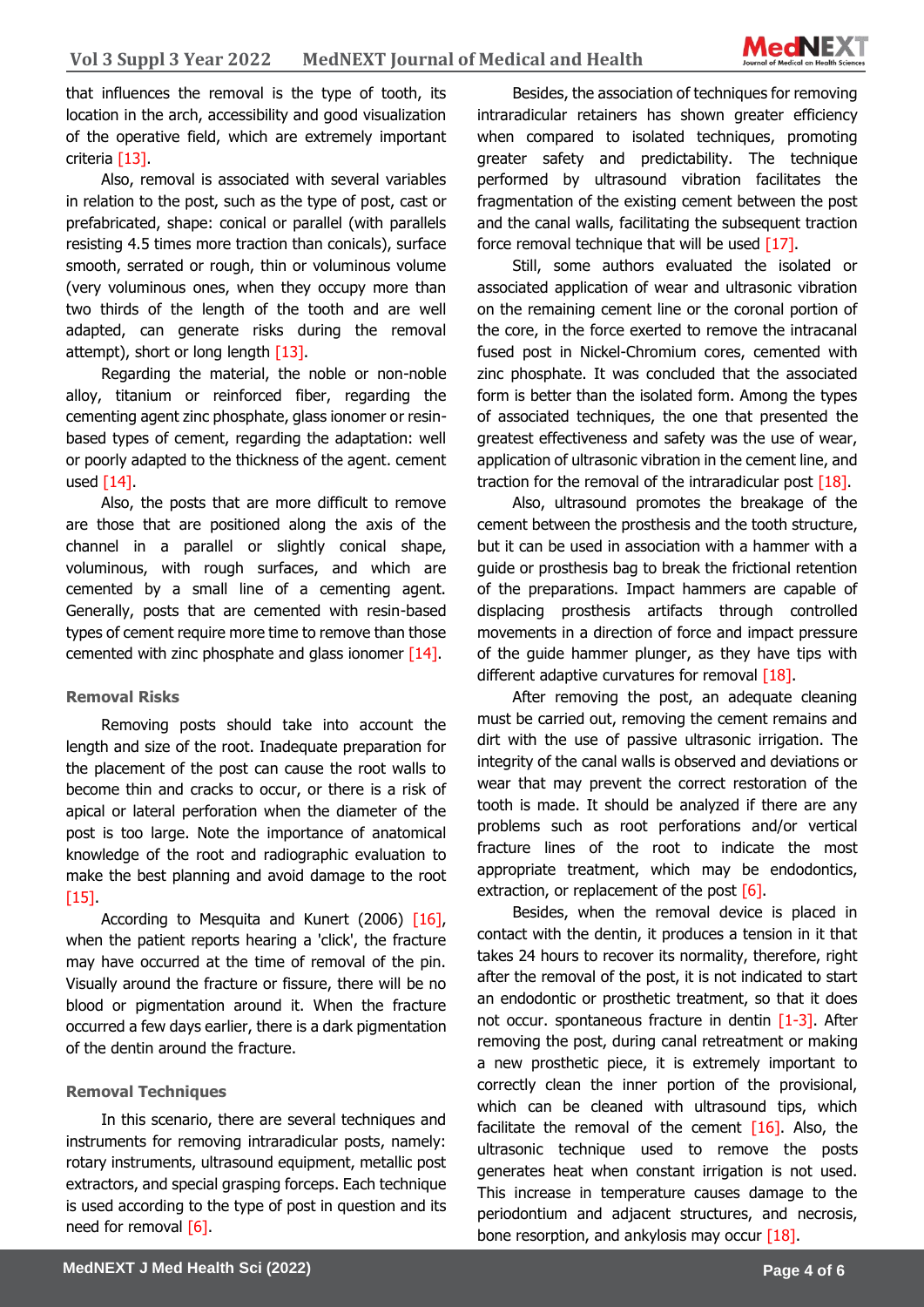

# **Conclusion**

Based on the objective and results found in the present study, the review demonstrated the main advantages and disadvantages of the clinical performance of cast metal posts and fiberglass posts, as well as the reason for switching from metal to fiberglass posts. Despite the wear caused by endodontic treatment, it is important to check the remaining dentin to choose the best retainer, observing the amount of this remaining structure, as it directly influences the selection of the post. Regarding the removal of the metallic pin, wear, ultrasound, and seizure/removal with some traction device are used. The replacement of the metallic post can opt for fiberglass posts because they have a greater advantage compared to the metallic post, mainly for aesthetics, the manufacturing technique is more agile, they do not generate risks of root fracture and if, for any eventuality, it needs to be removed. to portray the channel, the technique is smooth and easy.

**Acknowledgement** Not applicable.

**Ethics approval**  Not applicable.

**Informed consent** Not applicable.

**Funding** Not applicable.

**Data sharing statement** No additional data are available.

**Conflict of interest** The authors declare no conflict of interest.

**Similarity check**  It was applied by Ithenticate@.

# **About the License**

© The authors (s) 2022. The text of this article is open access and licensed under a Creative Commons Attribution 4.0 International License.

## **References**

**1.** Brezinsky S, Bowles W, McClanahan S, Fok A, Ordinola-Zapata R. In Vitro Comparison of Porcelain Fused to Metal Crown Retention after Endodontic Access and Subsequent Restoration: Composite, Amalgam, Amalgam with Composite Veneer, and Fiber Post with Composite. J Endod. 2020 Nov;46(11):1766- 1770. doi: 10.1016/j.joen.2020.08.009. Epub 2020 Aug 17. PMID: 32818565.

- **2.** Papalexopoulos D, Samartzi TK, Sarafianou A. A Thorough Analysis of the Endocrown Restoration: A Literature Review. J Contemp Dent Pract. 2021 Apr 1;22(4):422-426. PMID: 34267013.
- **3.** Al-Dabbagh RA. Survival and success of endocrowns: A systematic review and metaanalysis. J Prosthet Dent. 2021 Mar;125(3):415.e1-415.e9. doi: 10.1016/j.prosdent.2020.01.011. Epub 2020 Mar 18. PMID: 32197821.
- **4.** Albuquerque RDC, Alvim HH. Posts préfabricados e núcleos de preenchimento. In: Mendes WB, Miyashita E, et al. (Ed.). Reabilitação Oral: Previsibilidade e longevidade. São Paulo: Editora Napoleão, 2011. cap. 15, p.393- 418.
- **5.** de Moraes Melo Neto CL, Costa GT, Lorga T, Santin GC, Mondelli J, Sabio S. Effect of using the New Glass Fiber Pin in Resin Composite Restorations. J Contemp Dent Pract. 2018 May 1;19(5):541-545. PMID: 29807964.
- **6.** Zuolo ML. et al. Remoção de posts: protocolos clínicos. 1 ed. São Paulo: Quintessence editora, 2016.
- **7.** da Costa Fartes OA, de Resende LM, Cilli R, do Carmo AMR, Baroudi K, Cortelli JR. Retention of Provisional Intraradicular Retainers Using Fiberglass Posts. J Int Soc Prev Community Dent. 2020 Sep 28;10(5):666-673. doi: 10.4103/jispcd.JISPCD\_298\_20. PMID: 33282778; PMCID: PMC7685286.
- **8.** Azambuja TWFD, Bercini F, Alano F. Cirurgia paraendodôntica: revisão da literatura e apresentação de casos clínico-cirúrgicos. 2006. 24-29 (47). Revista da Faculdade de Odontologia de Porto Alegre.
- **9.** Andrade SA. Cast metal posts versus glass fibre posts: which treatment of choice based on costminimisation analysis? Evid Based Dent. 2021 Dec;22(4):128-129. doi: 10.1038/s41432-021- 0226-7. Epub 2021 Dec 16. Erratum in: Evid Based Dent. 2022 Mar;23(1):5. PMID: 34916635.
- **10.** Skupien JA, Cenci MS, Opdam NJ, Kreulen CM, Huysmans MC, Pereira-Cenci T. Crown vs. composite for post-retained restorations: A randomized clinical trial. J Dent. 2016 May;48:34-9. doi: